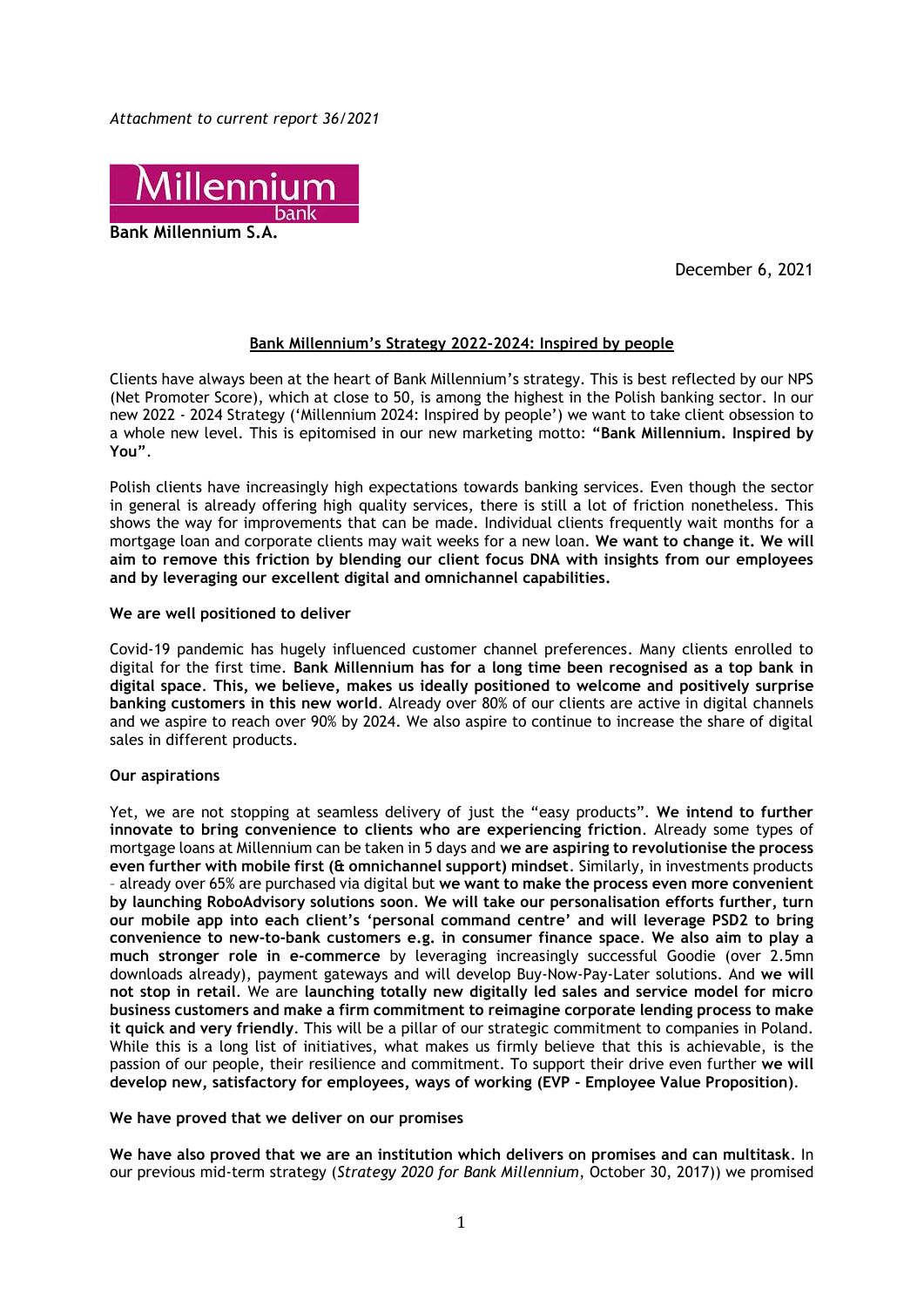to complement our growth, which at the time had driven mainly by client acquisition, with new engines and to consider non-organic growth possibilities. And we did it. We retained a leading position in client acquisition (approx. 300k current accounts sold p.a.) while boosting our market shares in consumer finance (market share in new production up from 3.5% in 2017 to 8.5% in 2021) and mortgage (up to 12.2% from 5.7%). And we did all this in parallel to driving successful acquisition and integration of Euro Bank. **Now, we are a much larger, and much more capable bank, ready to embark on its next journey**.

# **2024 target KPIs**

**By 2024 we are aspiring to deliver not only on our clients expectations, but also to reward shareholders with ambitious financial KPIs**. **We aspire to double our recurrent (i.e. without costs related to FX-mortgage portfolio including legal risk) net profit to PLN2bn and reach recurrent RoE of around 14%**. We intend to pursue this, based on **three main principles**:

- 1) **Significant revenue growth across all segments, yet in the corporate segment with priority to low RWA density products**,
- 2) **Leverage on our already very cost efficient and scalable operating platform** which we plan to further improve with AI, chatbots and SmartOps **to reach C/I below 37% in 2024**,
- 3) **Keep NPL ratio below 4.7%**.

**ESG remains at the core of our strategy**

**We stay committed to the Environment and Society**. We have been a proud constituent of WIG-ESG (previously Respect Index) for over ten years and have A rating in ESG by MSCI. **We are on a way to cut 50% of CO2e emissions (2020/22) and will reach climate neutrality (scope 1&2) by 2027**. We aspire to **reach full climate neutrality (incl. scope 3) by 2050** and will be actively engaged in supporting our clients in their decarbonisation journey.

# **Addressing the challenges of FX-mortgage legacy book**

Within the current strategy horizon **we will continue to address the FX-mortgage challenges** which recently affected our profitability. In 9M21, we posted PLN791mn core business net profit (excl. FX mortgage legacy book related costs including legal risk provisions) and 16.4% RoE while posting PLN1.6bn loss on the FX-mortgage legacy book. The latter stemmed mainly from legal risk provisioning, costs of amicable settlements and legal costs. As a result, legal risk provision currently covers around 20% of the outstanding FX-mortgage portfolio, well above the peers' average. **We are on a good track to reduce this exposure in absolute and relative terms. We aim to cut it to approx. 7% of total loan book from close to 14% currently**. We are working hard to solve this challenge jointly with our clients and have seen favourable path in amicable settlements which, year to date, have outnumbered new lawsuits. **In the next 12 months we expect to maintain the pace of successful negotiations with our clients.**

# **Conclusion**

**We stay confident that the passion of our people, our pro-customer DNA & marked shift of customer channel preferences which plays to our advantage coupled with positive macro-outlook and clear plan to address legacy challenges will help us to achieve our ambitious goals.**